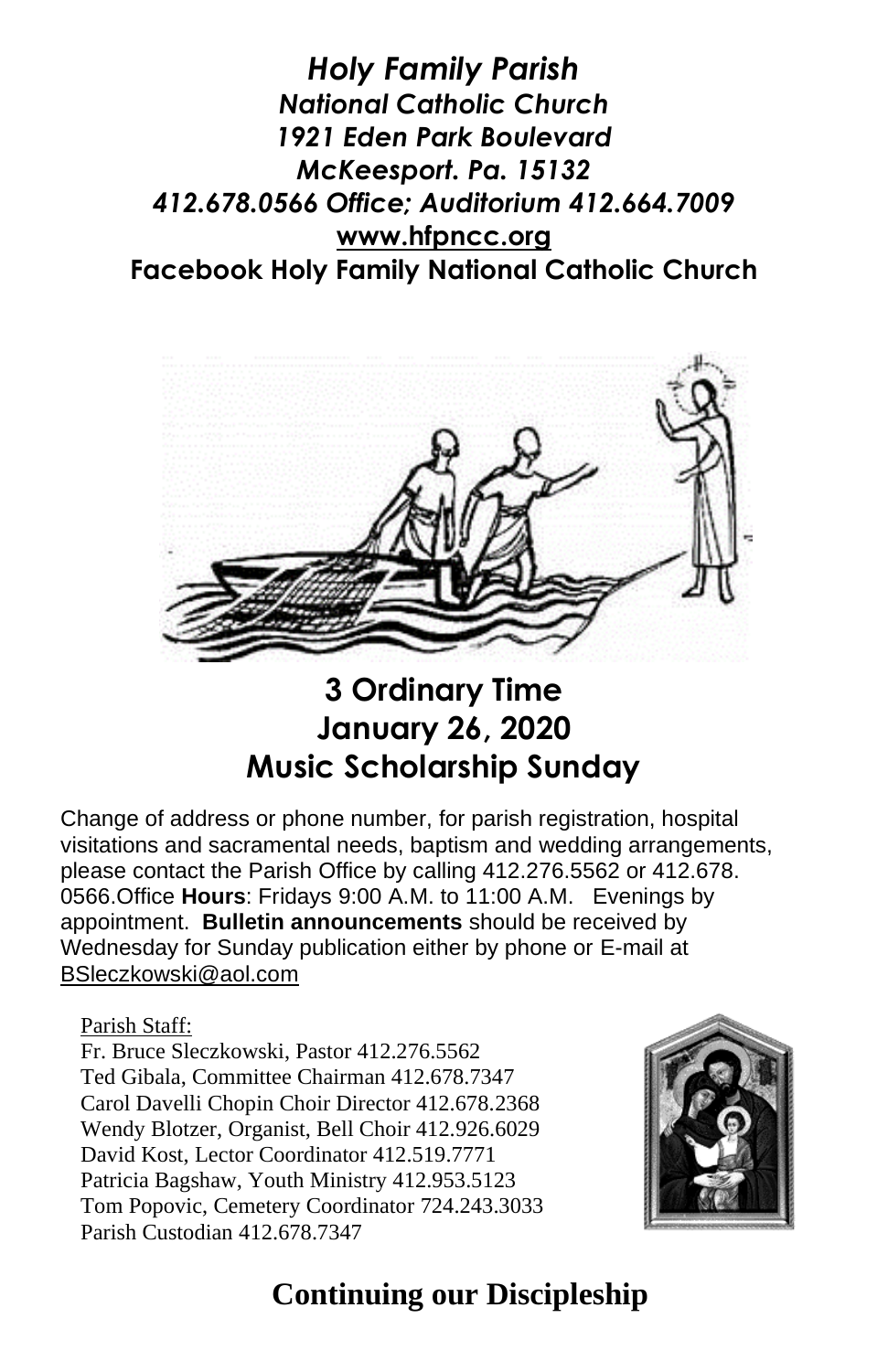#### **THIRD SUNDAY ORDINARY TIME MASS LITURGY**

| <b>OPENING HYMN</b>                                              | <b>Bulletin</b>           |
|------------------------------------------------------------------|---------------------------|
| PENITENTIAL RITE                                                 | Page 66                   |
| ENTRANCE HYMN                                                    | Psalm 27:1                |
| C: The Lord is my light and my salvation, whom do I fear?        |                           |
| R: The Lord is my life's refuge; of whom am I afraid?            |                           |
| C: Glory be to the Father and to the Son and to the Holy Spirit. |                           |
| R: As it was in the beginning, is now, and ever shall be, world  |                           |
| without end. Amen.                                               |                           |
| <b>KYRIE</b>                                                     | Page 67                   |
| <b>GLORIA</b>                                                    |                           |
| <b>OPENING PRAYER</b>                                            |                           |
| <b>LITURGY OF THE WORD</b>                                       |                           |
| <b>First Reading</b>                                             | Isaiah 8: 23-9:3          |
| <b>Responsorial Psalm</b>                                        | Psalm 27                  |
| R: The Lord is my light and my salvation                         |                           |
| <b>Second Reading</b>                                            | 1 Corinthians 1:10-13, 17 |
| Gospel Acclamations.                                             | Matthew 4: 12-23          |
| L: Alleluia, Alleluia.                                           |                           |
| R: Jesus proclaimed the Gospel of the kingdom and cured every    |                           |
| disease among the people.                                        |                           |
| R: Alleluia, Alleluia.                                           |                           |
| Gospel                                                           | Matthew 4: 12-23          |
| <b>SACRAMENT OF THE WORD</b>                                     |                           |
| <b>LITURGY OF THE FAITHFUL</b>                                   |                           |
| <b>NICENE CREED</b>                                              | Page 71                   |
| <b>GENERAL INTERCESSION</b>                                      |                           |
| R: Lord, Hear our Prayer                                         |                           |
| <b>OFFERTORY</b>                                                 | Page 73                   |
| THE GREAT THANKSGIVING                                           |                           |
| <b>EUCHARISTIC PRAYER 5</b>                                      | Page 92                   |
| <b>SIGN OF PEACE</b>                                             |                           |
| <b>COMMUNION</b>                                                 | Page 98                   |
| POST COMMUNION PRAYER                                            |                           |
| <b>CONCLUDING RITE</b>                                           |                           |
| <b>DISMISSAL BLESSING</b>                                        | Page 100                  |
| <b>CLOSING HYMN</b>                                              | <b>Bulletin</b>           |

*The Lord has done great things for us, how happy we were! Palm 126: 3*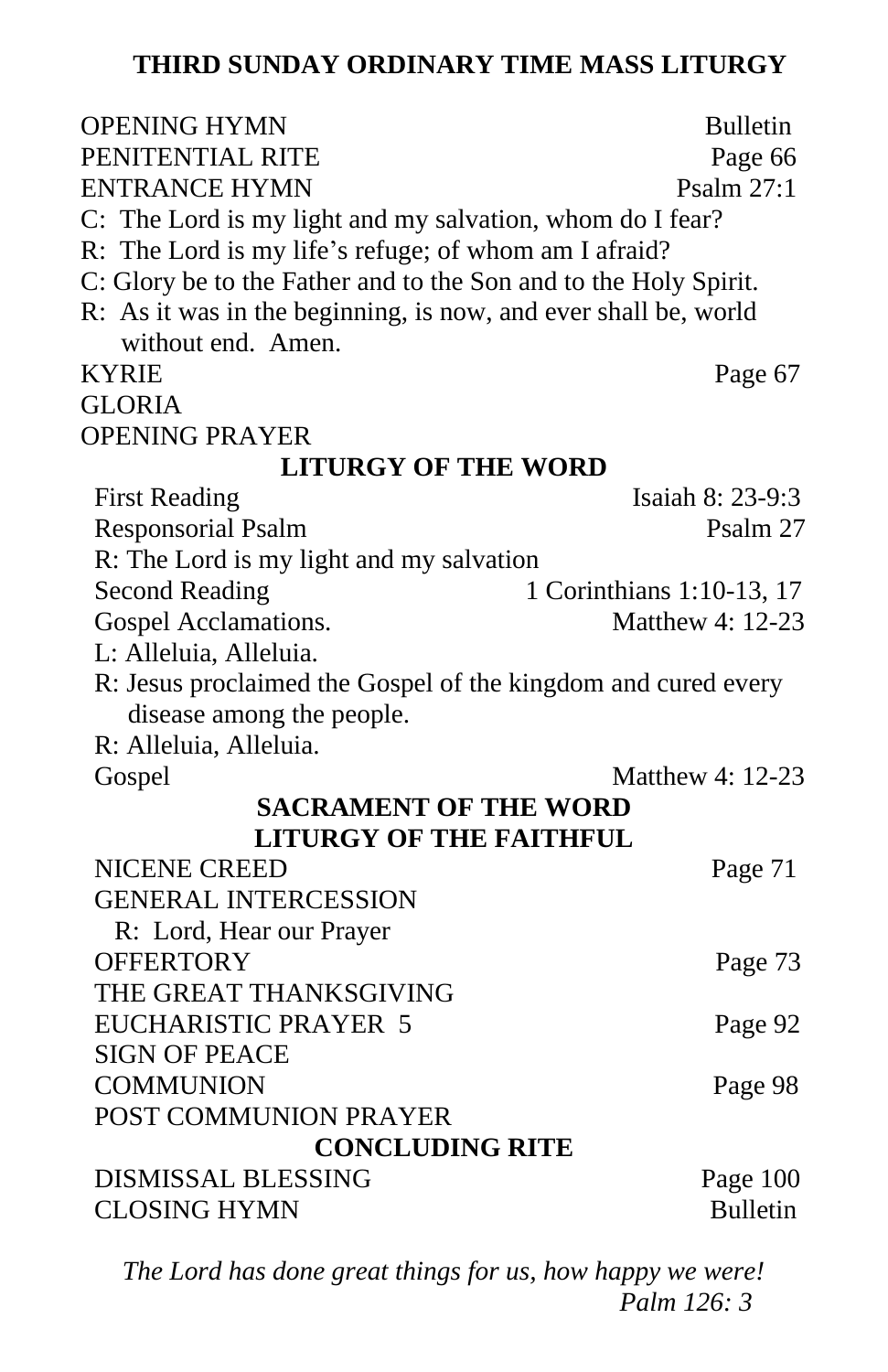#### **Opening Hymn: "Lord You Give the Great Commission"**

Lord, you give the great commission: "Heal the sick and preach the word." Lest the Church neglect its mission and the Gospel go unheard, help us witness to your purpose with renewed integrity; with the Spirit's gifts empower us for the work of ministry.

Lord, you call us to your service: "In my name baptize and teach." That the world may trust your promise, life abundant meant for each, give us all new fervor, draw us closer in community; with the Spirit's gifts empower us for the work of ministry.



 **Closing Hymn: "To Worship. Work and Witness"** Tune: "The Church's One Foundation", verses 1, 3, & 4

To worship, work, and witness, The Good News spread abroad, We magnify thy mission, Church of the living God; The Father's new creation Thro' Jesus Christ his Son, The Spirit has empowered to do as Christ has done.

Be thou to Christ his body, Hold fast to Christ thy Head; Be thou Christ's open letter By all men to be read; Be thou Christ's holy temple, Himself the cornerstone; Be thou Christ's living altar Whereon his love is shown.

Head of the Church, inspire us To have in us thy mind, To humbly wait thy guidance, Thy joy in serving find, Bestow the Spirit's grace gifts To serve the common good, While helping each the other To love thy brotherhood.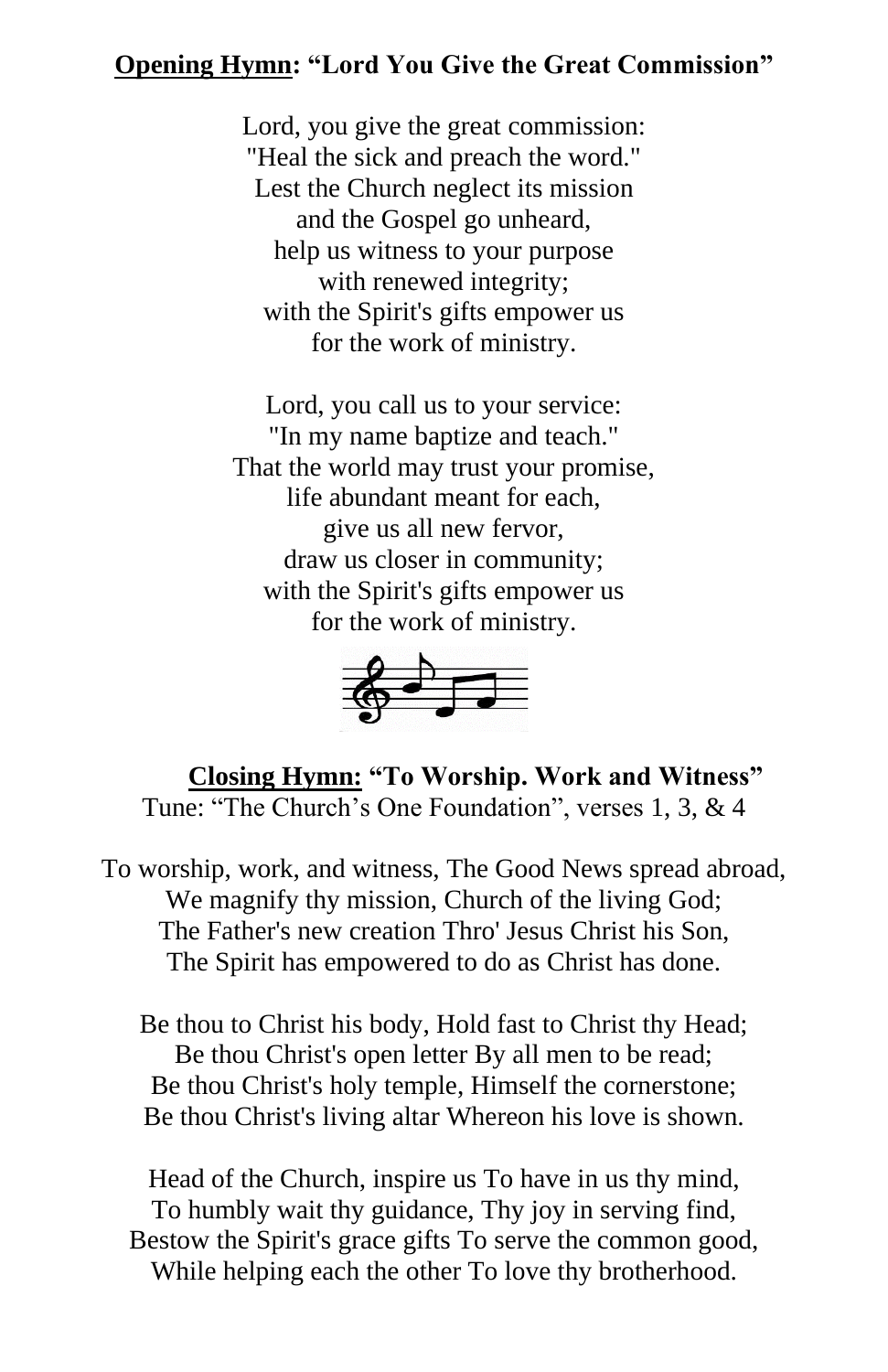| <b>This Week</b>                                        |                   |
|---------------------------------------------------------|-------------------|
| Sunday, January 26, 2020                                | <b>Ordinary 3</b> |
| <b>Music Scholarship Sunday</b>                         |                   |
| <b>Holy Mass</b>                                        | 9:00 A.M.         |
| +Phillip Kotulsky (8th Ann.) Int. Mrs. Mildred Kotulsky |                   |
| and Family; +Maxine Juliano Int. Mrs. Helen Mulac       |                   |
| <b>SOCL</b>                                             | $10:15$ A.M.      |
| Spojnia Branch 132 Annual Meeting                       | 10:15 A.M.        |
| <b>Fellowship Hour</b>                                  | $10:15$ A.M.      |
| <b>Holy Mass</b>                                        | $11:00$ A.M.      |
| +Beverly Wunderlich Int. Sleczkowki Family              |                   |
| <b>Youth Convocation Teleconference Meeting</b>         | $7:00$ P.M.       |
| <b>Wednesday, January 29, 2020</b>                      |                   |
| <b>Bible Study</b>                                      | $5:45$ P.M.       |
| Chopin Choir Rehearsal                                  | 7:00 P.M.         |
| Thursday, January 30, 2020                              |                   |
| <b>Annunciation Bell Choir Rehearsal</b>                | 6:30 P.M.         |

## **Sunday, February 2, 2020 Presentation of the Lord Blessing of Candles/Throats**

| <b>Holy Mass</b> | $9:00$ A.M.  |
|------------------|--------------|
| <b>SOCL</b>      | $10:15$ A.M. |
| Fellowship Hour  | $10:15$ A.M. |
| <b>Holy Mass</b> | $11:00$ A.M. |
| and promotion    |              |



**Pierogi Sale This Week**

Wednesday, January 29 3 PM prep, Thursday, January 30 8AM prep, Friday January 31 8AM pinching, cooking and sale. Call Carol Burlikowski, coordinator with any questions @ 412.398.0162 for times needed. Dishwashers needed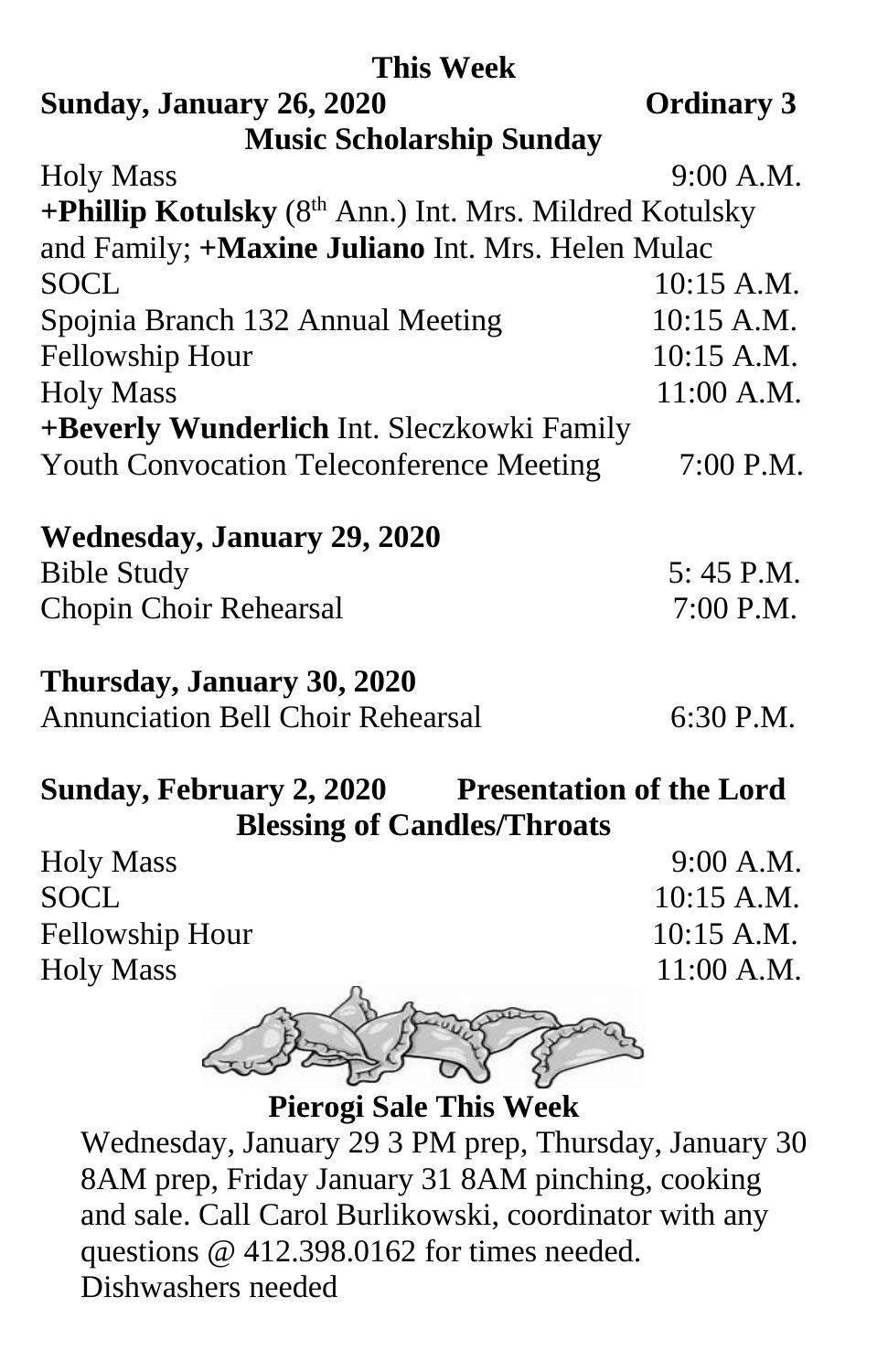## **Today's Sunday Ministry**

| 11:00 A.M.    |
|---------------|
| A. Fioravanti |
| B. Zaucha     |
| J. Wagner     |
|               |

# **Next Sunday Ministries**

| 9:00 A.M.                        | $11:00$ A.M.  |
|----------------------------------|---------------|
| Greeter: C. Trumpe               | A. Fioravanti |
| Lectors: Yellow Team             | B. Zaucha     |
| Ushers: R. DeLong $& D.$ Newcamp | J. Wagner     |

### **Winter Clothes-less Clothes Drive**

Thank you to all who donated to the YMSR Winter Clothes-less Clothes Drive. Your generous support will help our local charities in purchasing items needed in our communities.

# **3rd Sunday Ordinary Time Word Search**

| м | ٠ | w |   | R | D | ы |    | P | м | GALILEE      | CAPERNAUM     | <b>ZEBULUN</b> |
|---|---|---|---|---|---|---|----|---|---|--------------|---------------|----------------|
| 5 | U | L | E | D |   | B | ε  | z | ٤ | NAPHTAU      | <b>JORDAN</b> | <b>ISAIAH</b>  |
| E | J | А | M | ε | s | τ | N  | Ε | U | <b>SIMON</b> | PETER         | ANDREW         |
| E | A | ٤ | и | ı | ٤ | н |    | B | А | JAMES        | ZEBEDEE       | <b>JOHN</b>    |
| ٥ | ŧ | ε | A | R | ٥ | J | н  | u | н |              |               |                |
| E | м | ι | R | J | £ | ы | А  |   | R |              |               |                |
| 8 | s | ī | м | ٥ | н | ۶ |    | u | ε | ساحد         |               |                |
| E | ٠ | ι | А | ۳ | н | P | A  | N | Р |              |               |                |
| z | N | A | D | R | ۰ | J | \$ | c |   |              |               |                |
| N | Ü | Ğ | u | в |   | ż |    | N | c |              |               |                |

## **PNU College Stipend Program**

Information and requirements can be found on the parish bulletin board or on the PNU website; pnu.org Applications must be mailed by April  $15<sup>th</sup>$  to the PNU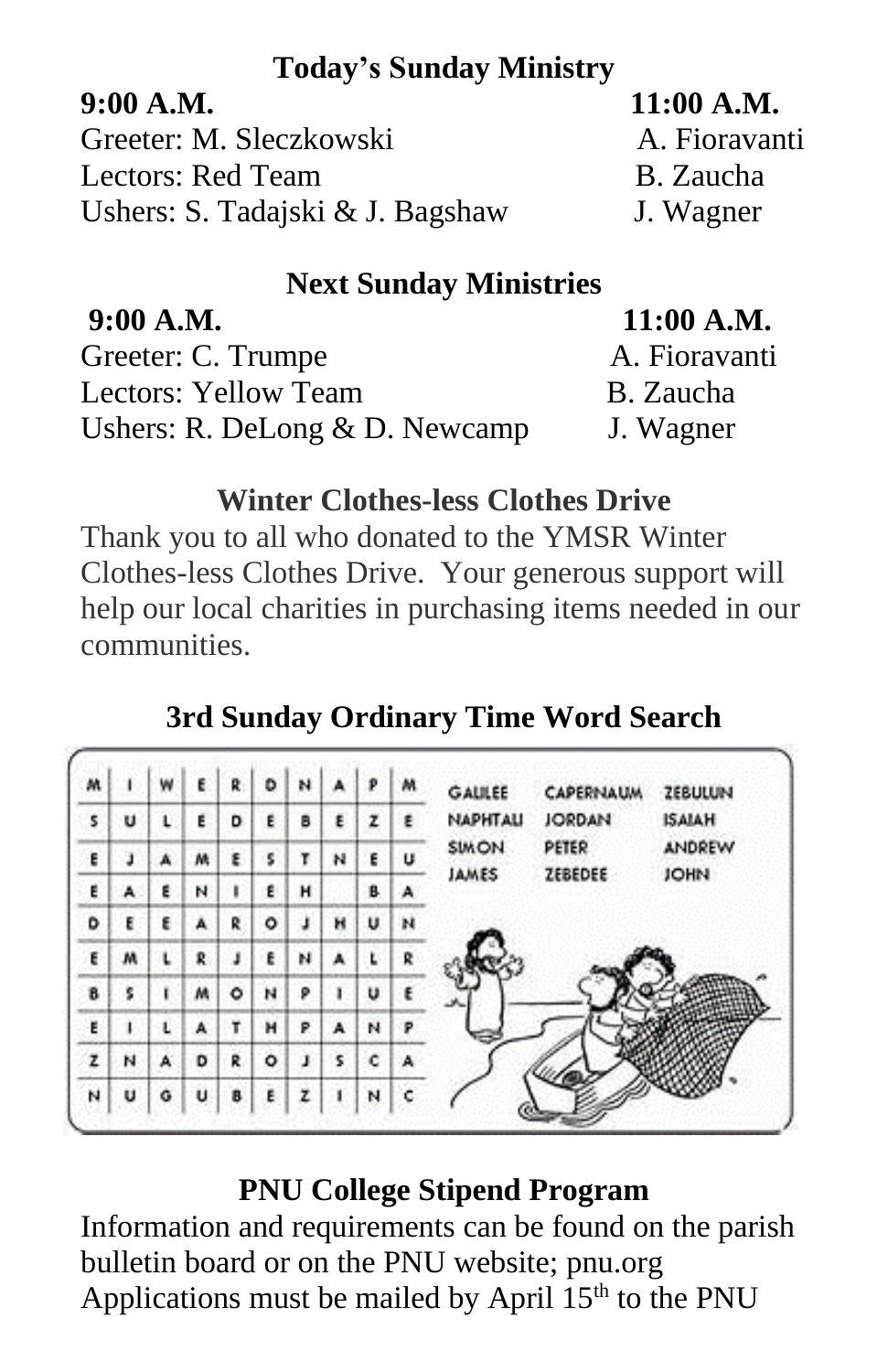## **Music Scholarship Sunday**

This program was established at the XII General Synod held in Manchester, N. H. In the last 53 years, the Music Scholarship program has awarded over 1103 individuals a financial incentive to continuing their musical studies to enhance the Music Ministry of the PNCC. Many of our own Holy Family members were recipients in the past through your generous support. A special envelope can be found in you Fair Share packets.

NUC applications for the 2020 scholarships can be found on the website: [www.nucmusicscholarship.weebly.com.](http://www.nucmusicscholarship.weebly.com/) Deadline for applying is May 1, 2020.

# **Valentine Pork Roast Dinner**



The SAMBS will be hosting a Pork Roast Dinner Buffet Saturday, February 15, 2020 4:00 P.M.-7:00P.M. Adults \$12.00; Children Under 12 \$7.00 Chinese Auction

Tickets call Kathy Trumpe @ 412.664.4591 Walk-In welcomed. *Chinese Auction Baskets will be graciously received*

### **Upcoming Church National Events**

20th Annual Mission & Evangelism Workshop March 27-29 Temperance, Michigan 75th Annual YMSR/PNCC Bowling Tournament May 29-31 HMRC Lancaster NY 3<sup>rd</sup> Annual YMSR Spiritual Retreat June 18-20 Bishop Hodur Retreat/Recreational Center, Waymart, PA 2020 Youth Convocation July 20-24 Mercyhurst University, Erie, PA *It would be good to have representatives from Holy Family to attend these national programs; especially Convo.*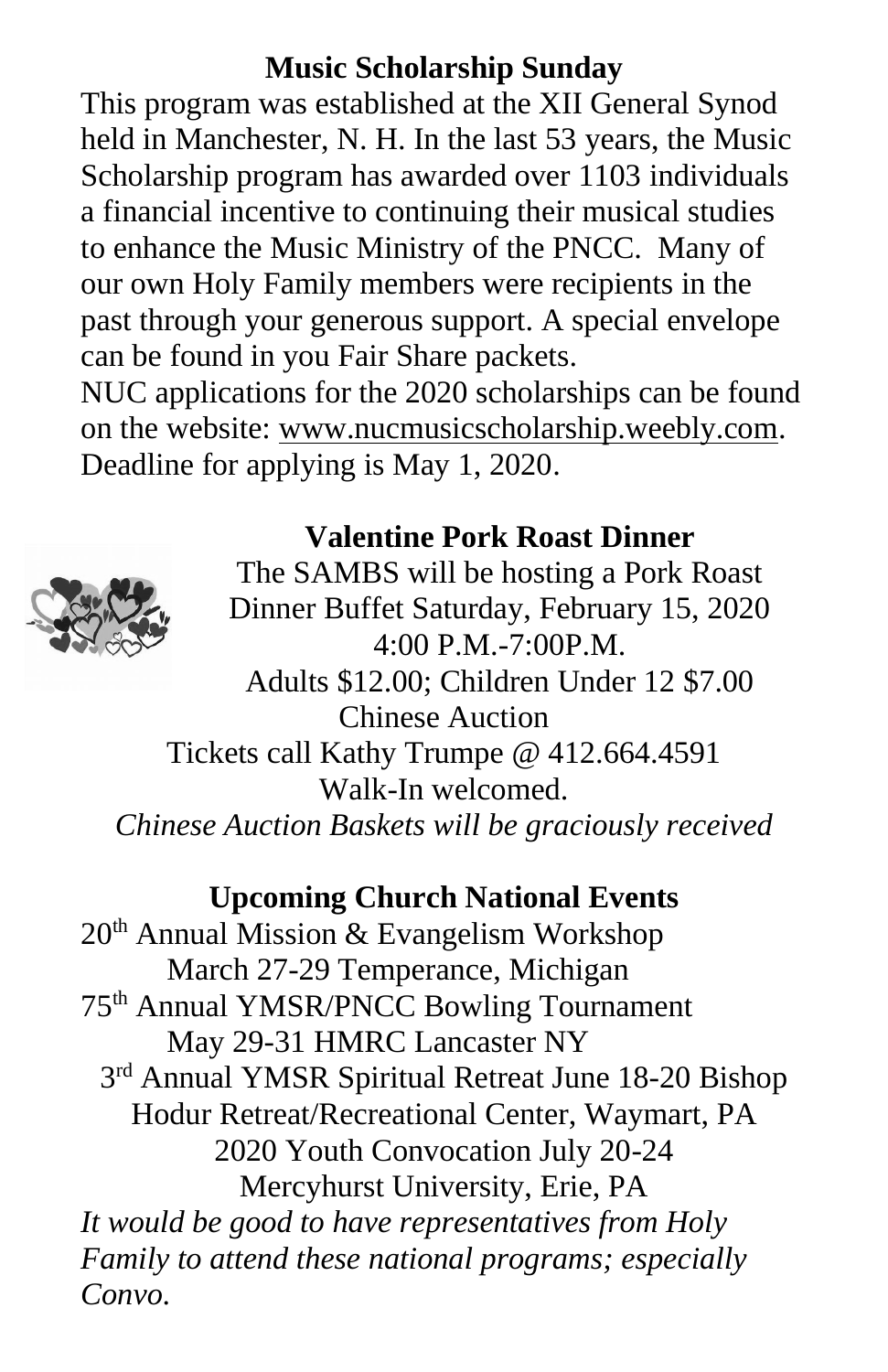#### **Polish National Union News**

The annual meeting of PNU Branch 132 will be held Sunday, January 26th after the 9:00 A.M. Mass. All Spojnia Branch 132 members are encouraged to attend.

#### **Continuing our Discipleship**

The important distinction with Christian discipleship is that we are not only called to learn the teachings of Jesus Christ, we are also called to live them. A disciple who bases his or her life on the teachings of Christ "like a person building a house, who dug a deep hole to lay the foundation on rock" (Luke 6:48). When we make our initial declaration of faith and ask Christ to be our Savior, He will begin changing us from the inside, giving us the ability to understand His word and the desire to live it.

This change happens in many ways. Below are a few examples of how God changes us from the inside:

As we read God's Word, we learn about Jesus and how He lived. We begin to understand what it means to be like Jesus. We learn to put Him first in all things (Mark 8:34-38).

We become equipped to listen to the Holy Spirit, who lives within us. He helps us resist temptation and overcome trials (Ephesians 6:10-18).

 We learn how to examine our thoughts, actions, and words—always comparing them with Scripture. We want to be doers of the Word, and not hearers only (James 1:22).

 We begin to understand what it means to "abide in Christ." As we abide, the Holy Spirit produces fruit in our lives—love, joy, peace, patience, kindness, goodness, faithfulness, gentleness, and self-control. These aren't things we can conjure up on our own. They are produces by the Holy Spirit—a change from the inside out (Galatians 5:22-23).

We start loving other people through action (John 13:35).

 We long to share our faith with others and tell unbelievers about the changes Jesus has made in our lives (1 Peter 3:15).